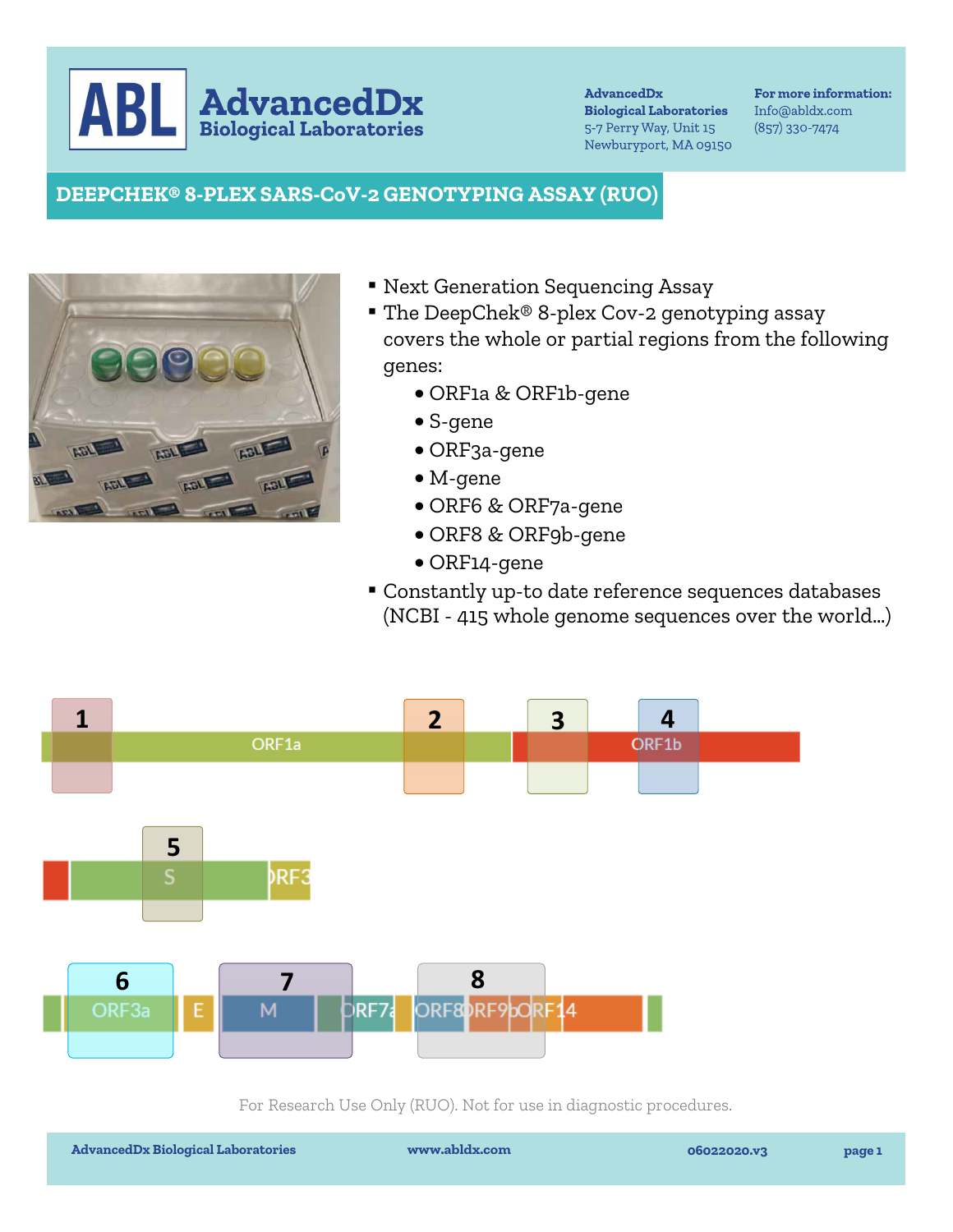

| Parameter               | <b>Specification</b>                                                                                                                                                                                              |
|-------------------------|-------------------------------------------------------------------------------------------------------------------------------------------------------------------------------------------------------------------|
| Standardized workflow   | NGS-based<br>TAT: 2/3 days / Limited hands-on-time                                                                                                                                                                |
| Enrichment method       | <b>Multiplex PCR</b>                                                                                                                                                                                              |
| Design panel            | From reference sequence NC-045512.2 (MN908947)                                                                                                                                                                    |
| 8 plex in a single tube | Targeting High diversity regions (genomic variations)                                                                                                                                                             |
| Applications            | For Research Use Only<br>$\checkmark$ Screening<br>$\checkmark$ Monitoring<br>$\checkmark$ Quasispecies identification<br>$\checkmark$ Coronavirus (2019-nCoV) Genotyping<br>$\checkmark$ Epidemiological studies |
| Library prep ABL        | Indexes included for 24 / 48 / 96 samples per run                                                                                                                                                                 |
| Interpretation          | Constantly up-to-date & secured Web Software with several knowledge<br>databases for analysis & clinical interpretation                                                                                           |

For Research Use Only (RUO). Not for use in diagnostic procedures.